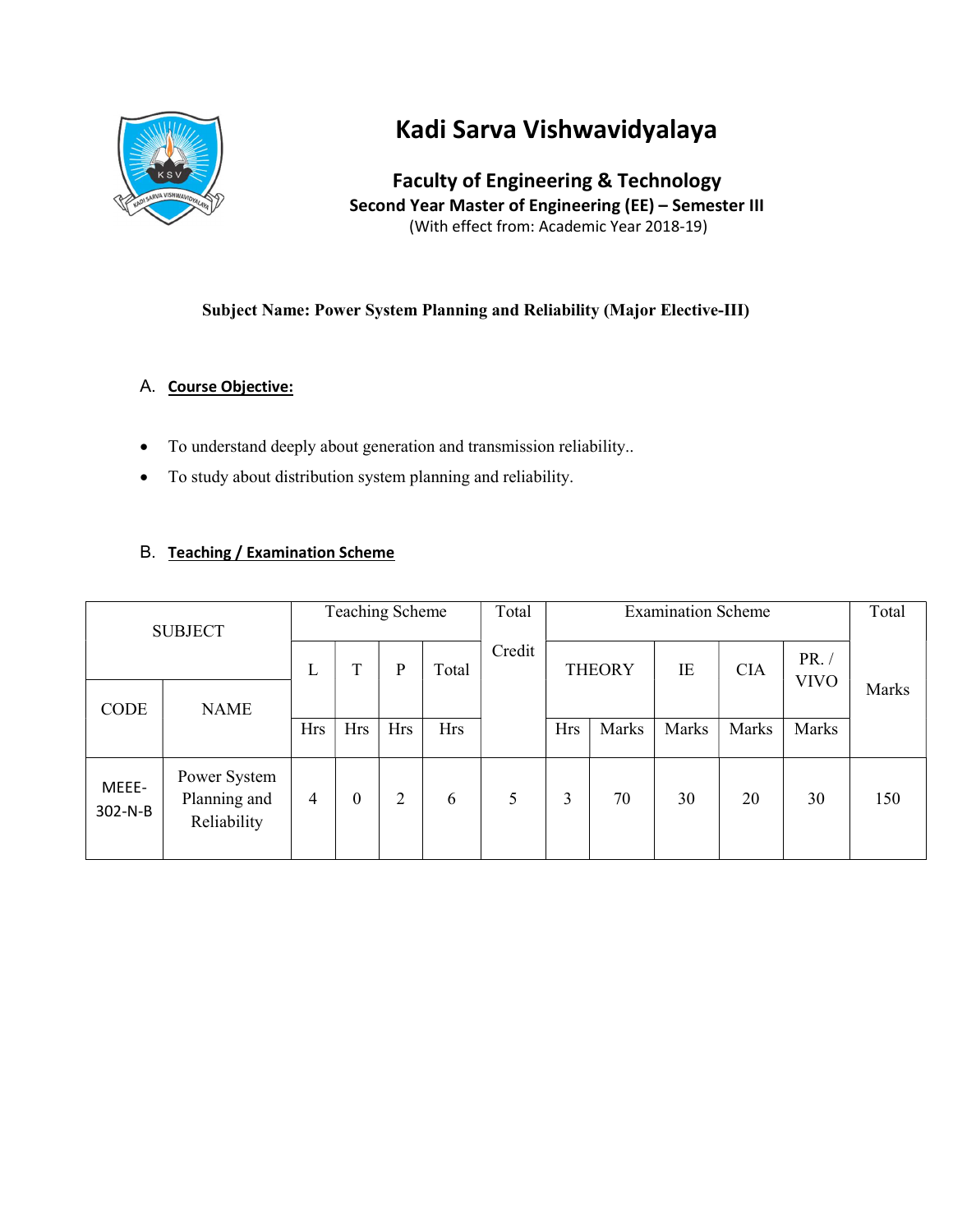# C. Detailed Syllabus

| SR <sub>No.</sub> | <b>Topic</b>                                                                                                                                                                                                                                                                                                                                                                                                                                                                                                                                                                                          | No. of<br><b>Hours</b> | Weighta<br>ge in $\%$<br>in Exam |
|-------------------|-------------------------------------------------------------------------------------------------------------------------------------------------------------------------------------------------------------------------------------------------------------------------------------------------------------------------------------------------------------------------------------------------------------------------------------------------------------------------------------------------------------------------------------------------------------------------------------------------------|------------------------|----------------------------------|
| Unit-1            | Load forecasting & Reliability: Classification and characteristics<br>of loads. Approaches to load forecasting. Forecasting methodology.<br>Energy forecasting. Basic Reliability Concepts: General reliability<br>function,<br>Markov Chains and processes and their applications, simple series<br>and parallel system models. load forecasting uncertainty, Spinning<br>Generating Capacity Reliability Evaluation: Spinning capacity<br>evaluation,                                                                                                                                               | 16                     | 30%                              |
| Unit-2            | Genration System Reliability analysis: Probabilistic generation and<br>load models- Determination of LOLP and expected value of demand not<br>served<br>Determination of reliability of iso and interconnected generation systems                                                                                                                                                                                                                                                                                                                                                                     | 08                     | 15%                              |
| Unit-3            | Transmission System Reliability Analysis: Deterministic contingency<br>analysis, Average interruption rate method. The frequency and duration<br>method, Stormy and normal weather effects probabilistic load flow-<br>Fuzzy load flow probabilistic transmission system reliability analysis-<br>Determination of reliability indices like LOLP and expected value of<br>demand not served.<br>Interconnected Systems Generating Capacity Reliability Evaluation, The<br>loss of load approach. Reliability evaluation in two and more than two<br>interconnected systems. Interconnection benefits. | 16                     | 30%                              |
| Unit-4            | Expansion Planning: Basic concepts on expansion planning-procedure<br>followed for integrate transmission system planning.<br>current practice in India-Capacitor placer problem in transmission<br>system and radial distributions system.                                                                                                                                                                                                                                                                                                                                                           | 12                     | 15%                              |